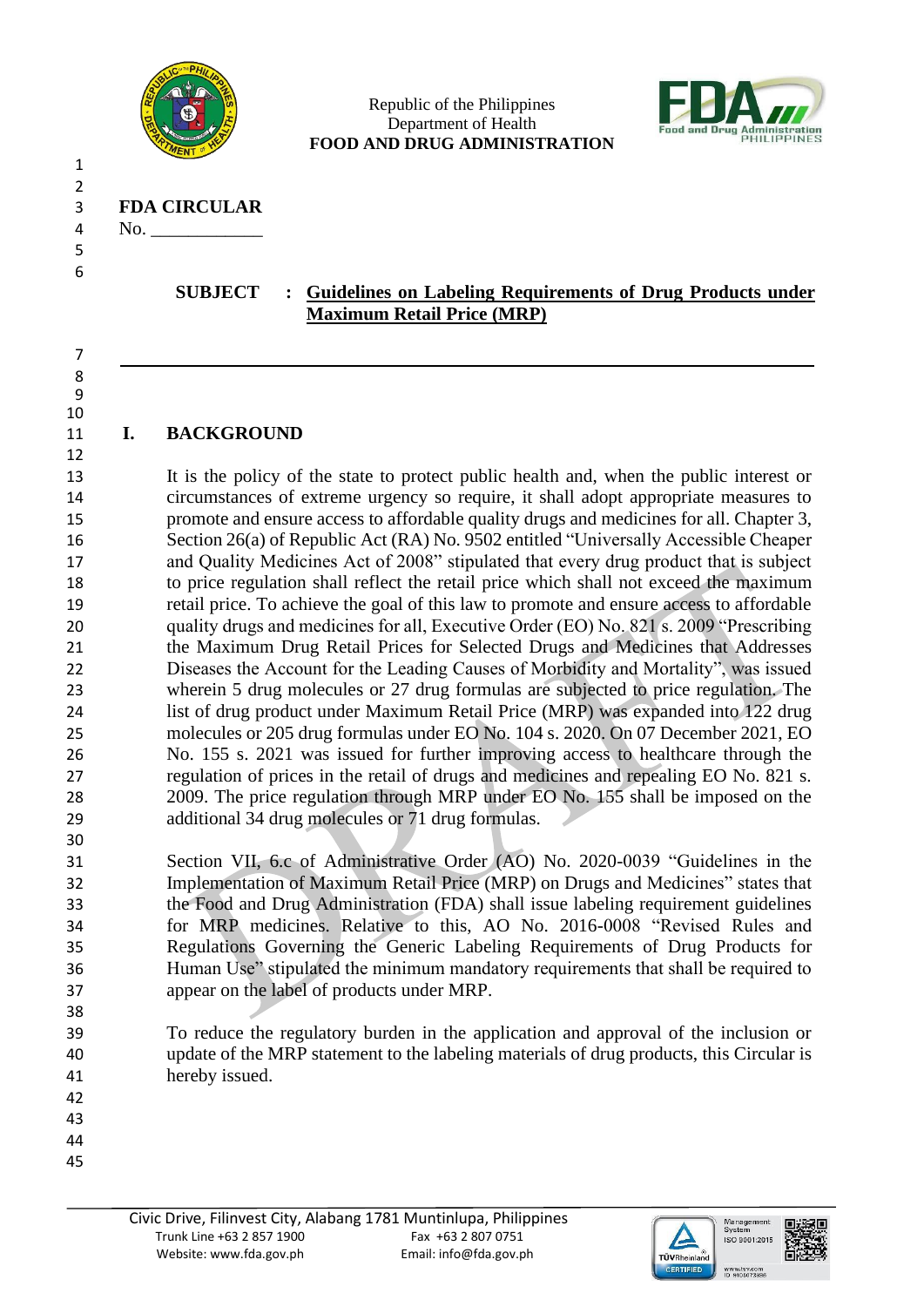

 

### **II. OBJECTIVES**

 To provide a streamlined and rational application process for the change of labeling materials of drug products under MRP.

# **III. SCOPE**

 This shall apply to all licensed drug manufacturers, traders, and distributors of drugs products under MRP.

## **IV. GUIDELINES**

 A. The following MRP statement shall be printed on the primary and secondary packaging label of the drug product on a red strip (red background or red font) following Section VI.B.7 of AO No. 2016-0008:

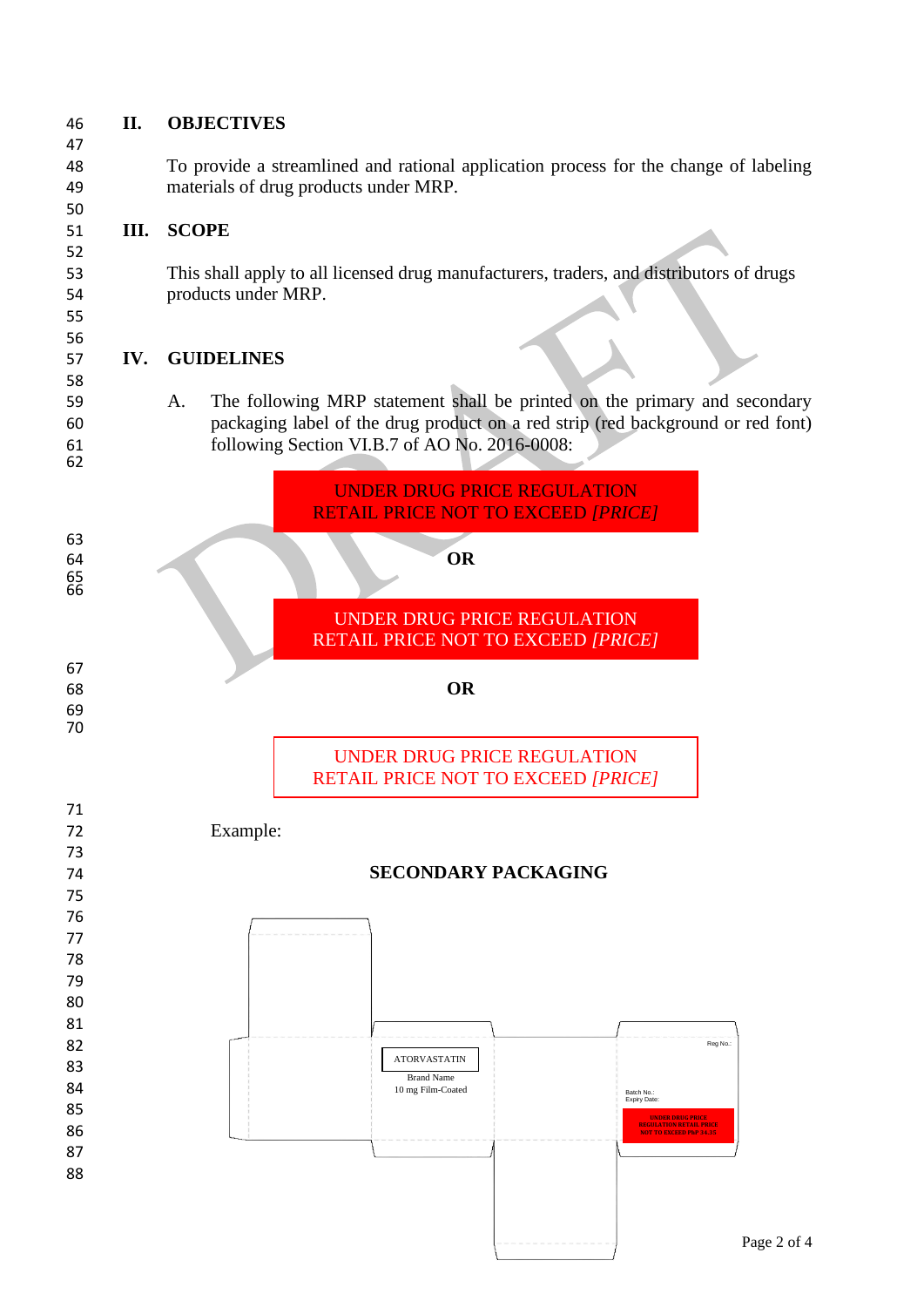| 89         |    |           |                                                                                                                                                                 |
|------------|----|-----------|-----------------------------------------------------------------------------------------------------------------------------------------------------------------|
| 90         |    |           | PRIMARY PACKAGING                                                                                                                                               |
| 91         |    |           |                                                                                                                                                                 |
| 92         |    |           | Reg. Numb<br>Reg. Numb                                                                                                                                          |
| 93         |    |           | ATORVASTATIN<br>ATORVASTATIN<br><b>Brand Name</b><br><b>Brand Name</b><br>10 mg Film-Coated                                                                     |
| 94         |    |           | 10 mg Film-Coated<br>Batch No.<br><b>Batch No</b><br><b>Expiry Date</b><br>dEagust ab                                                                           |
| 95         |    |           | Reg. Number<br>Reg. Number<br><b>ATORVASTATIN</b><br>ATORVASTATIN<br><b>ATORVASTATIN</b>                                                                        |
| 96         |    |           | <b>Brand Name</b><br><b>Brand Name</b><br>10 mg Film-Coated<br>10 mg Film-Coated<br>Batch No<br><b>Batch No</b>                                                 |
| 97         |    |           | Expiry_Date _<br>Reg. Number<br><b>Reg. Number</b><br><b>ATORVASTATIN</b><br><b>ATORVASTATIN</b>                                                                |
| 98         |    |           | Brand Name<br><b>Brand Name</b><br>10 mg Film-Coated<br>10 mg Film-Coated                                                                                       |
| 99         |    |           | Batch No.<br>Batch No.<br><b>Upiry Pate</b> ,<br><b>Expiry Date</b><br>Reg. Number<br><b>Reg. Number</b>                                                        |
| 100        |    |           | ATORVASTATIN<br>ATORVASTATIN<br><b>ATORYALIATIN</b><br><b>Brand Name</b><br><b>Brand Name</b>                                                                   |
| 101        |    |           | 10 mg Film-Coated<br>10 mg Film-Coated<br>Batch No.<br><b>Batch No.</b>                                                                                         |
| 102        |    |           | <b>Light Oats They Numbe</b><br><b>ATORVASTATIN</b><br><b>ATORVASTATIN</b>                                                                                      |
| 103        |    |           | <b>Brand Name</b><br><b>Brand Name</b><br>10 mg Film-Coated<br>10 mg Film-Coated<br>Batch No                                                                    |
| 104        |    |           | <b>Batch No</b><br><b>Expiry Date</b><br>Expiry Date                                                                                                            |
| 105        |    |           | <b>UNDER DRUG PRICE REGULATION RETAIL PRICE</b><br><b>UNDER DRUG PRICE REGULATION RETAIL PRICE</b><br>NOT TO EXCEED PhP 34.35<br><b>NOT TO EXCEED PhP 34.35</b> |
| 106        |    |           |                                                                                                                                                                 |
| 107        |    |           |                                                                                                                                                                 |
| 108        |    |           |                                                                                                                                                                 |
| 109        |    |           | For primary label such as blister pack/foil strip, MRP statement shall be printed                                                                               |
| 110        |    |           | on every standard blister pack/foil strip. This shall exclude drug products in small                                                                            |
| 111        |    |           | containers.                                                                                                                                                     |
| 112<br>113 |    | <b>B.</b> | Existing registered drug products shall follow FDA Circular No. 2016-017                                                                                        |
| 114        |    |           | "Additional Post-Approval Changes for Pharmaceutical Products". The following                                                                                   |
| 115        |    |           | documentary requirements shall be submitted for applications of Minor                                                                                           |
| 116        |    |           | Variation-Notification [MiV-PH-N1] for the change or inclusion of the price or                                                                                  |
| 117        |    |           | <b>MRP</b> statement:                                                                                                                                           |
| 118        |    |           | 1. Notarized Application Form - Notification for Minor Variation/s of Registered                                                                                |
| 119        |    |           | <b>Pharmaceutical Product</b>                                                                                                                                   |
| 120        |    |           | 2. Integrated Application Form (IAF) in excel format                                                                                                            |
| 121        |    |           | 3. Portable Document Format (PDF) copy of the signed IAF                                                                                                        |
| 122        |    |           | 4. Electronic copy of the complete documentary requirements and pertinent                                                                                       |
| 123        |    |           | evidences supporting the changes (currently approved and proposed labeling                                                                                      |
| 124        |    |           | materials)                                                                                                                                                      |
| 125        |    |           | 5. Declaration, signed by the Head of the Regulatory Office, that there is no other                                                                             |
| 126        |    |           | changes except for the proposed variation; and                                                                                                                  |
| 127        |    |           | 6. Proof of payment                                                                                                                                             |
| 128        |    |           |                                                                                                                                                                 |
| 129        |    | $C$ .     | Drug products for registration (New Drug under Monitored Release, Initial, and                                                                                  |
| 130        |    |           | Drug Product for Emergency Use) shall bear the MRP statement in the labels                                                                                      |
| 131        |    |           | upon submission of the application.                                                                                                                             |
| 132        |    |           |                                                                                                                                                                 |
| 133        |    |           |                                                                                                                                                                 |
| 134        | V. |           | <b>TRANSITION PERIOD</b>                                                                                                                                        |
| 135        |    |           |                                                                                                                                                                 |
| 136        |    |           | Registered drug products under the prescribed MRP shall be given one (1) year                                                                                   |

 exhaustion period of old labeling materials at the manufacturing level after the effectivity of this Circular.